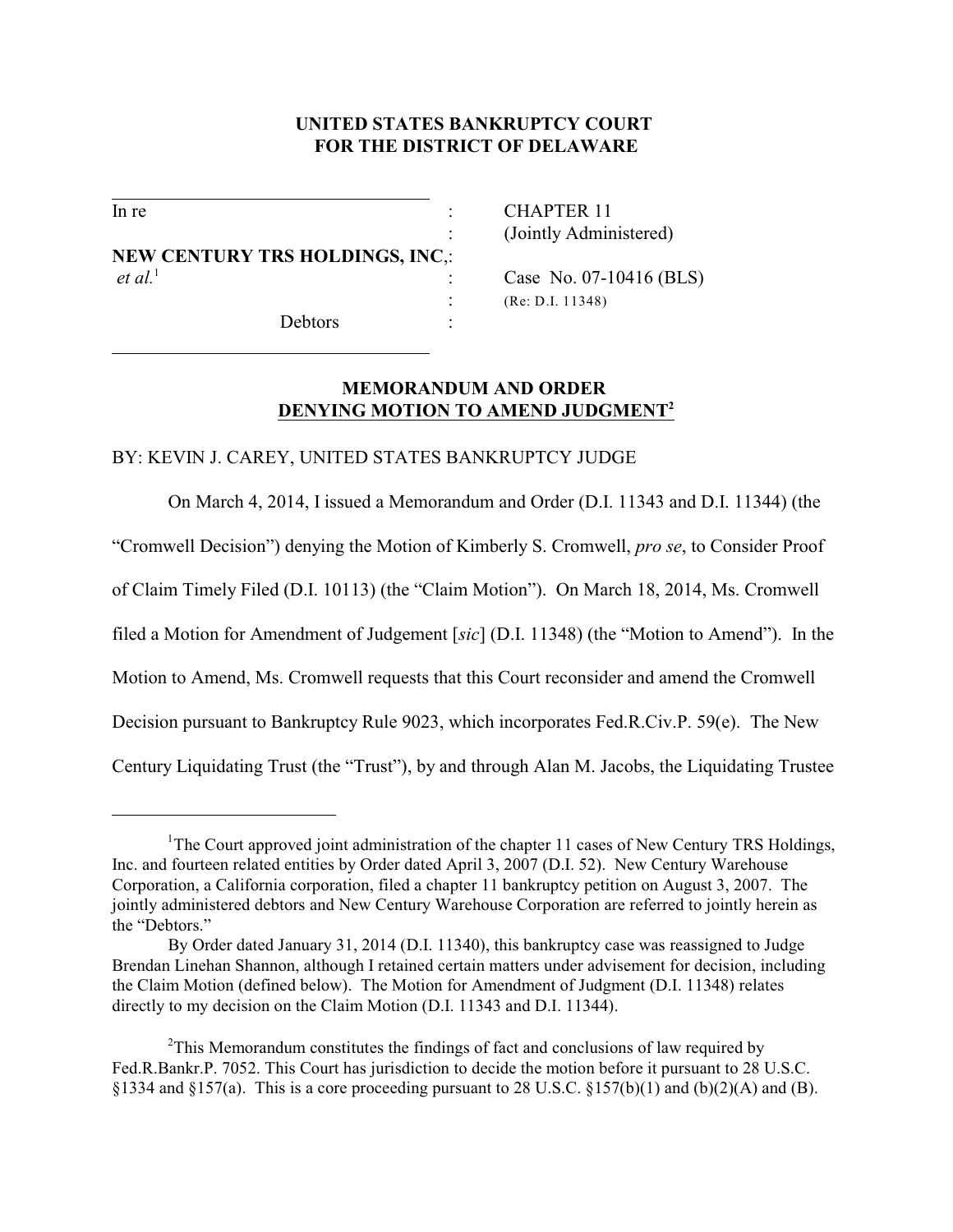(the "Trustee"), filed an objection to the Motion to Amend (D.I. 11354). For the reasons set forth herein, the Motion to Amend will be **DENIED**.

A motion to alter or amend a judgment under Rule 59(e) must be grounded on (1) an intervening change in controlling law; (2) the availability of new evidence; or (3) the need to correct a clear error of law or prevent manifest injustice. *Max's Seafood Café v. Quinteros*, 176 F.3d 669, 677 (3d Cir. 1999). A motion for reconsideration should not be used to reargue the facts or applicable law. *Official Comm. of Unsecured Creditors v. Catholic Diocese of Wilmington, Inc. (In re Catholic Diocese of Wilmington, Inc.)*, 437 B.R. 488, 490 (Bankr. D. Del. 2010). "Motions for reconsideration should be granted sparingly because of the interests in finality and conservation of scarce judicial resources." *Pennsylvania Ins. Guar. Ass'n v. Trabosh*, 812 F.Supp. 522, 524 (E.D. Pa. 1992).

In the Cromwell Decision, I determined that Ms. Cromwell was an unknown creditor of the Debtors, entitled only to constructive notice (via publication) of the bar date for filing proofs of claim (the "Bar Date"). Ms. Cromwell submits two letters with her Motion to Amend, which she claims she received from the Trustee *after* the evidentiary hearing on the Claim Motion. Ms. Cromwell argues that the letters establish that she was a known creditor of the Debtors, and therefore entitled to actual notice of the Bar Date. The Trustee objects to the Motion to Amend, arguing that (i) the letters are not "new evidence," since they were available at the time of the evidentiary hearing, and (ii) that, even if considered, the letters do not provide evidence that Ms. Cromwell was a known creditor of the Debtors. I need not determine whether the letters were available prior to the evidentiary hearing because, even after considering the two letters included in the Motion to Amend, I conclude that the letters do not establish that Ms. Cromwell was a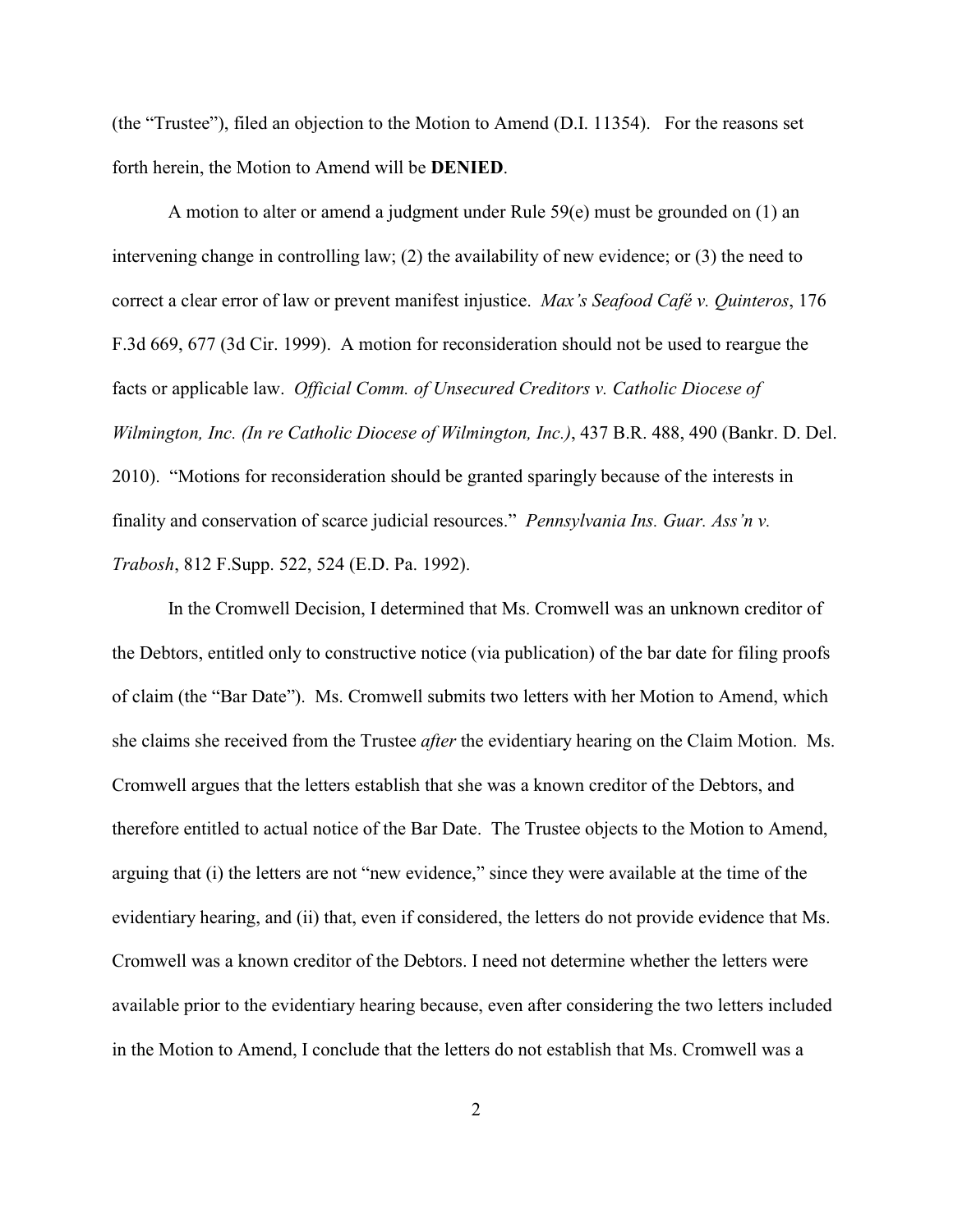known creditor of the Debtors at the time notice of the Bar Date was served.<sup>3</sup>

#### The Morgan Stanley Letter

The first letter attached to the Motion to Amend, dated "as of January 27, 2006," is from two Debtors (NC Capital Corporation and New Century Mortgage Corporation) to Morgan Stanley Mortgage Capital, Inc. ("Morgan Stanley"), regarding Morgan Stanley's purchase of certain mortgage loans from NC Capital Corporation (the "Morgan Stanley Letter"). In short, the parties to the Morgan Stanley Letter agreed that the Debtor/Seller would repurchase certain deficient loans, identified on Exhibit A attached to the letter, from Morgan Stanley, unless the Debtor/Seller could cure the deficiency within a 30-day cure period. Ms. Cromwell claims that her loan is identified as a deficient loan on Exhibit A under the heading "Appraisal Kick."

In the Cromwell Decision, I noted that Ms. Cromwell argued that her loan was included in the Debtors' internal reports that identified certain loans with problems, known as "kick-outs" and "scratch and dent pools."<sup>4</sup> I further noted that she produced no evidence to support her assertion. Ms. Cromwell now argues that the Morgan Stanley Letter provides the missing evidence.

 $3$ In his Objection, the Trustee recounted that, pursuant to the Court's direction, the parties engaged in informal discovery in connection with the Claim Motion and exchanged hundreds of pages of documents, including the mortgage loan purchase agreement between Morgan Stanley and NC Capital Corporation. Whether the Morgan Stanley Letter (defined below) was included in that discovery is not clear but, in light of my decision herein, that factual issue need not be resolved.

<sup>&</sup>lt;sup>4</sup>The Final Report of Michael J. Missal Bankruptcy Court Examiner, February 29, 2008 (D.I. 5518) (the "Examiner's Report") describes "kickouts" as loans that the Debtors sought to sell to investors in the secondary market that were rejected by those investors due to defective appraisals, incorrect credit reports and missing documentation. Examiner Report, p. 109. "Kickouts," and loans with egregious deficiencies (such as non-performing loans or loans that did not comply with New Century's underwriting standards) were then moved into the "scratch and dent" category of New Century's loan inventory. Examiner Report, p. 67.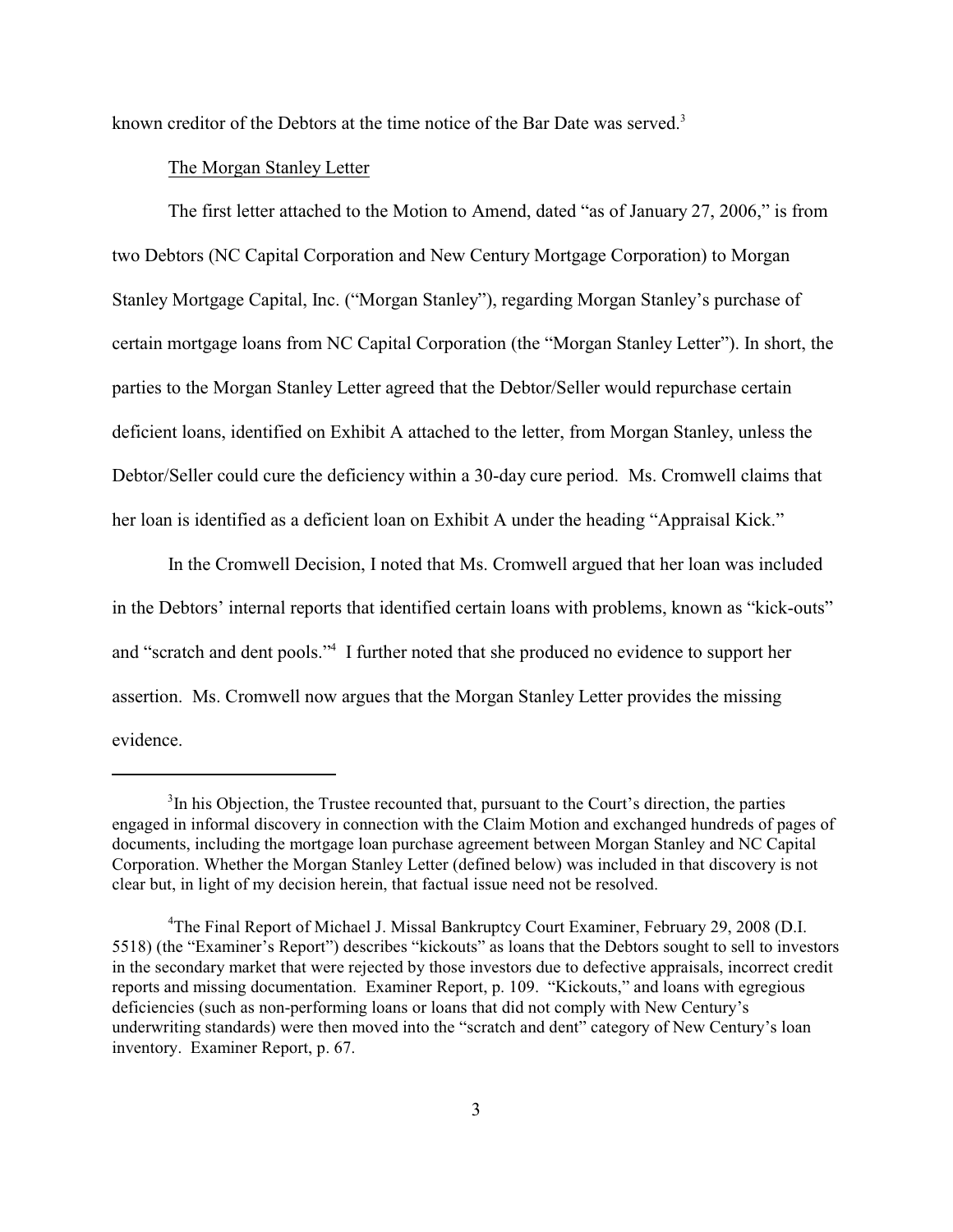I previously determined that the Debtors did not associate their "kick-out" reports or "scratch and dent pools" with potential claims by borrowers. *See* Cromwell Decision, at 10-11. Therefore, showing that Ms. Cromwell's loan appeared on a kick-out report does not change the determination that the Debtors were unaware of her potential claims and Ms. Cromwell was an unknown creditor. The Motion to Amend merely repeats her argument that any borrower whose mortgage loan was identified as a "kick-out" was a known creditor of the Debtors. I have already decided that this argument has no merit.

### The April 11, 2006 Letter

The second letter attached to the Motion to Amend is a letter from New Century Mortgage Corporation ("NCMC") to Ms. Cromwell dated April 11, 2006, advising that, in a post-funding review of her mortgage loan, NCMC discovered an error related to the calculation of the monthly payment when there is an interest rate change (the "April 2006 Letter"). It notes that the terms of her loan provided for a 40-year amortization and a 30-year term. The letter states:

We are, therefore, advising you that we are unilaterally adjusting the terms of the note to provide that on each interest rate change date the principal balance of the loan will be re-amortized over the remaining 40-year amortization period and not over the remaining thirty-year term.

The April 2006 Letter further provides that "[i]f left untouched, you would not enjoy the benefit of a 40-year amortization period" and "[t]his change is being made solely for your benefit." Ms. Cromwell argues that this letter provides evidence that NCMC knew she held claims against the **Debtors** 

I do not agree that the April 2006 Letter provides evidence that Ms. Cromwell was a